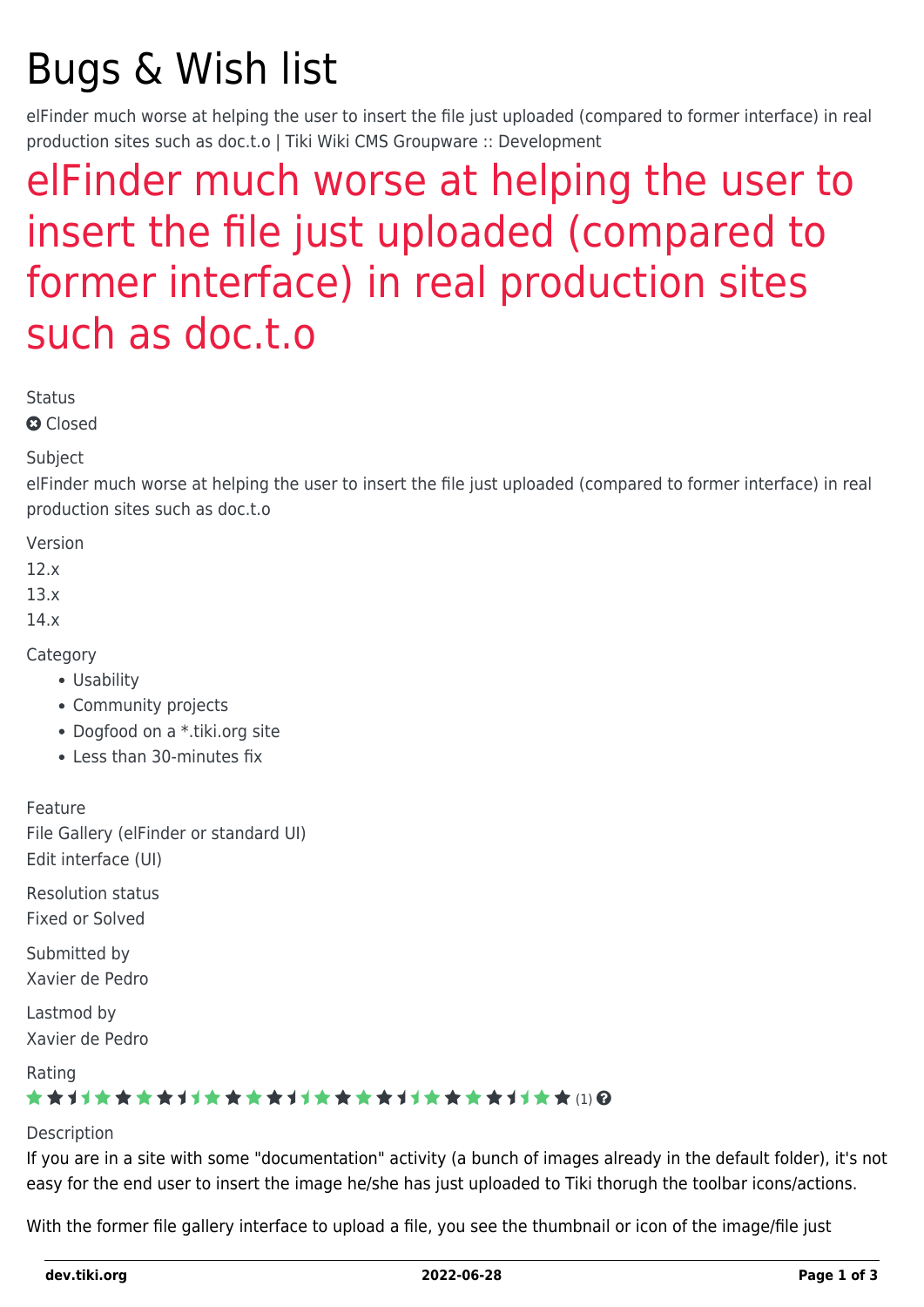uploaded, so that it's very easy to find it and click on it to get the corresponding wiki syntax inserted in the text area, so that the file is used within the text.

With elFinder, this simple task becomes difficult, annoying, and time consuming (plus irritating at some times, if you can't seem to find the image you have just uploaded and you KNOW it's there somewhere).

Usual case (can be easily reproduced in doc.t.o):

- 1. Log in doc.t.o
- 2. Edit a documentation page
- 3. Click at the toolbar icon to insert a new image from your local harddisk. elFinder interface is shown.
- 4. Click at the icon to insert the file from your harddisk. Select your file, upload it.
- 5. Once the file has finished uploading, you have no clue where the image is, and it's way more complicated to have your image inserted for you in your wiki page or text area.
	- You have to start scrolling and scrolling there in the elFinder window to look for something... I know my image was called (real example from today) "tiki13 tracker events 00.png".
	- I typed "tiki13 tracker events" in the search box, and nothing was shown (!).
	- $\circ$  I typed "tiki13 tracker" in the search box, and nothing was shown (!).
	- $\circ$  I typed "tiki13" in the search box, and dozens of images where shown (!!!).

At this time, my annoyance started to increase quite a lot, as you can image...

We need to make the lifer easier for the end user (and for the \*.t.o Tiki contributor)

Expected behavior with elFinder:

Once the file has finished uploading, we expected to have elfinder automagically search for that file name ("tiki13 tracker events 00.png"), and display the end user JUST the icon/thumbnail of that file just uploaded, so that this human being can easily click on it to have it inserted.

Thanks for improving this lovely elFinder interface!

| Solution<br>Fixed by Jonny in r53652. thanks!                                   |
|---------------------------------------------------------------------------------|
| Importance<br>7                                                                 |
| Easy to solve?<br>7                                                             |
| Priority<br>49                                                                  |
| Demonstrate Bug (Tiki 19+)<br>Please demonstrate your bug on show2.tikiwiki.org |
| Version: trunk <del>V</del> Create show2.tikiwiki.org instance                  |
| <b>Ticket ID</b>                                                                |
|                                                                                 |